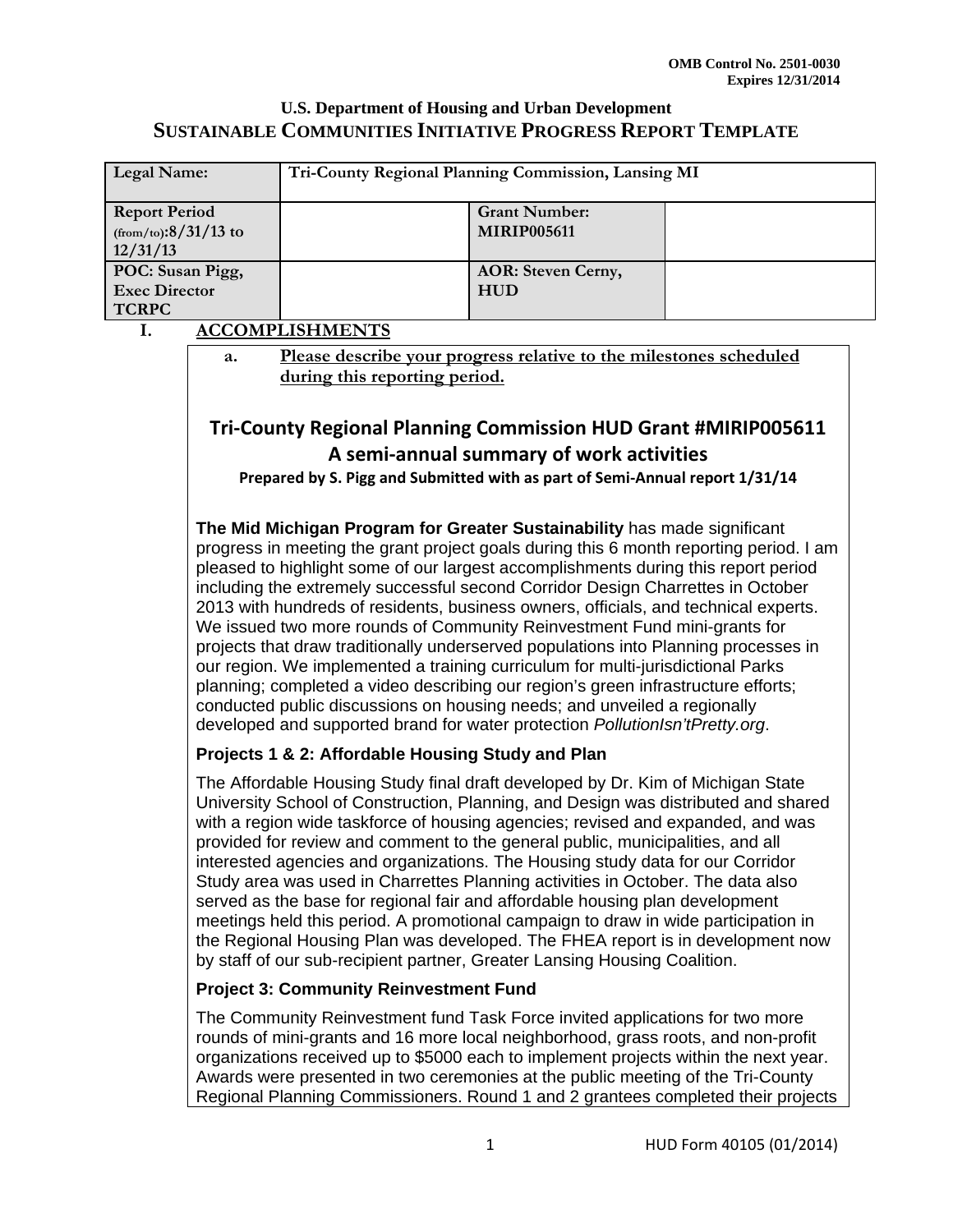and our sub-recipient partner, Mid-Michigan Environmental Action Committee (Mid-MEAC) has drafted summary reports on those project succeses. The reports and some short video summaries of the projects are available at www.midmichigansustainability.org.

# **Project 4: Energy Study**

Aerial photography and elevations data (LiDAR) were processed to create a Geographic Information Systems (GIS) layer of building footprints for the Michigan Avenue- Grand River Avenue study area. The data with maps and photos was used during the Charrettes planning events and technical discussion sessions brought together members of the Energy Study Task force with other concerned citizens and planners in Lansing, Lansing township, City of East Lansing, and Meridian Township to specifically discuss design characteristics related to energy use in the study area.

 Student workers began conducting energy audits of different structures on the corridor.

#### **Project 5: Regional Urban Services Management Area**

The Urban Services Management Committee met monthly during this period to identify and discuss specific boundaries for urban services throughout the region's urban-edge municipalities. They have solicited new members to broaden their scope and participated in a Health Impact Assessment of their policy recommendations.

# **Project 6: Greening Mid-Michigan**

The production of a professional level video which describes the region's green infrastructure was filmed and edited. It will be released and aired on Public Broadcasting Stations throughout Michigan in the first quarter of 2014.

Meridian Township updated a website with lists of green projects places and organizations (mygreenstar.org) and has initiated establishment of a regional recycling coalition for potential creation of a central, cooperative recycling storage and shipping facility to improve the region's access to recycling goods markets.

Training of municipal parks and recreation staff was held in September following a curriculum for Intergovernmental Parks and Recreation Planning training sessions developed under this program.

#### **The Middle of the Grand River Organization of Watersheds (MDGROW**)

produced quarterly newsletters on water use and protection issues; began efforts to establish a heritage Water Trail on the Grand River through this region; and developed and unveiled a public education campaign to protect our region's water resources. www.Pollutionisntpretty.org is eye-catching and invites all residents to recognize their impact on our waters and to take small positive steps to improve and protect those resources. It was developed and supported by the range of organziations in the MGROW including municipalities, the Groundwater Management Board, the Greater Lansing Regional Committee for Stormwater, the Friends of the Red Cedar River, the Lansing Oar and Paddlers Club, etcetera.

**Project 7: Sustainable Corridor Design Portfolio**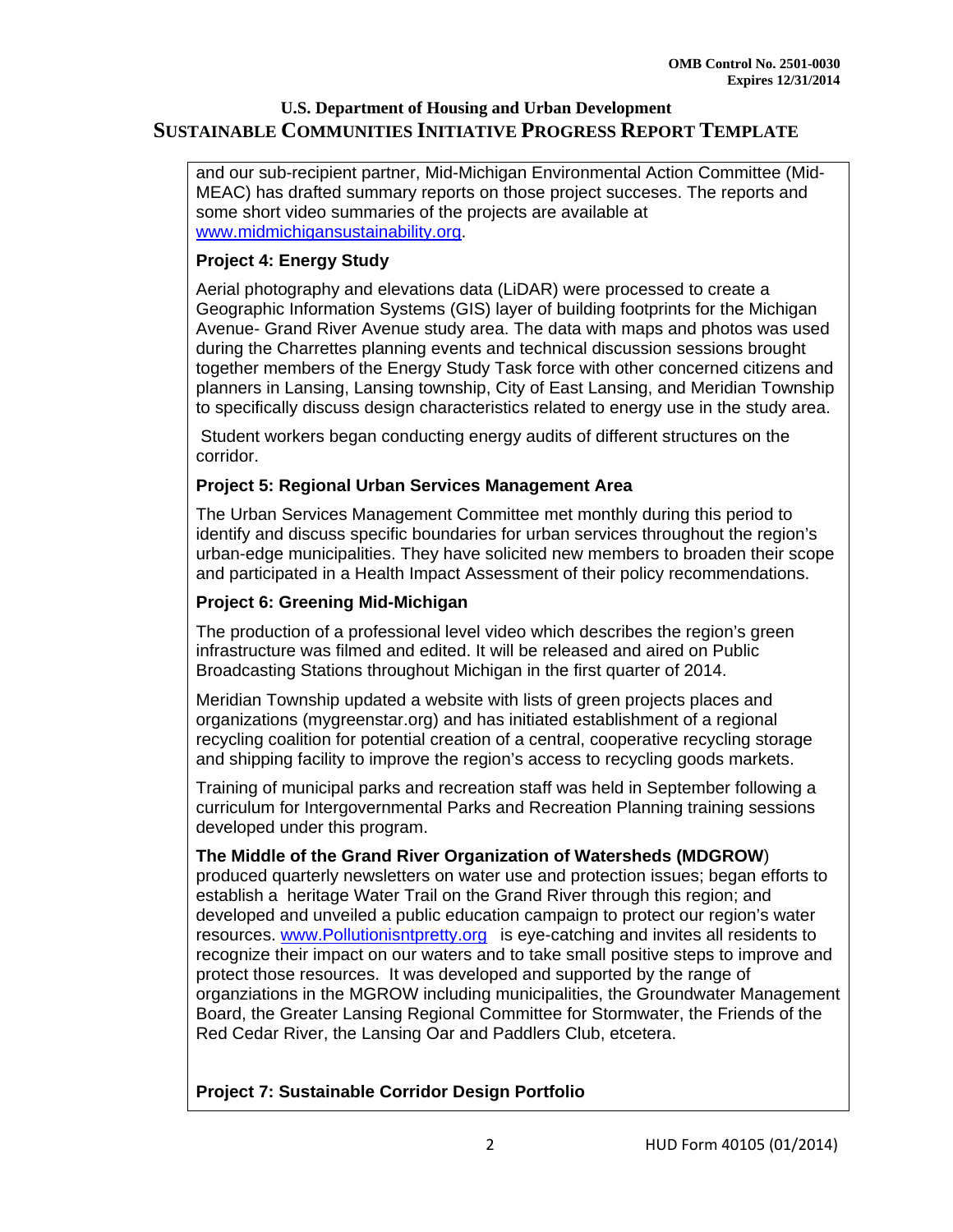Our region held a huge and very successful Charrette Event October 22-30, 2013 to to expand on the grand, regional vision for our region's "main street" by focusing in more detail on three regionally selected areas; around Sparrow Hospital, around the Frandor Shopping Plaza and former Red Cedar Golf Course; and around the Meridian Mall. The events drew together as many as a thousand participants in two opening general sessions and a large general report out session, two open house events; a series of more than 25 technical design and focus group sessions, and open access to a temporary design studio established in downtown East Lansing on the corridor. Contractors from the National Charrettes Institute and Dover, Kohl, and Associates Architects provided extensive technical assistance and facilitated many sessions along with our staff, partners, and sub-recipient Michigan State University's Land Policy Institute. Economist Dr. Dena Belzer (Stanford University, CA) delivered an analysis and report on the corridor's economic development potentials with a focus on Transit Oriented Development options. With help of a grant from Michigan State Housing Development Authority (MSHDA) we were able to host and include more than 600 people in this effort. Also, MSHDA supported a complementary study/ analysis of the "missing middle" in housing resources on the corridor which was used during the meetings.

**Project 7: Student practicum-**Michigan State University Planning and Design school students worked with the residents and elected officials in the village of Webberville to develop and present 6 different downtown redevelopment proposals that outlined redevelopment potential projects to improve the community and its economic viability. Posters with drawings, themes and descriptions were well received by the Village Council at public meetings in December.

**Project 7: Community Workshops and Audit tool-** No activity this period.

#### **Project 8: Complete Streets**

The Michigan Fitness Foundation held Regional Transportation Forums in August and September, convened participation in the Charrettes Corridor planning, and implemented a Bicycle Friendly Business District in west Lansing with a number of retail businesses participating and the support of the Westside Business Association to support and promote this program to their members.

#### **Project 9 (Online Communications Portal): www.midmichigansustainability.org**

The 'portal' website is now fully loaded and functional. It includes summaries of project purposes and their progress. It offers acces to Mindmixer to participate in regional discussion about sustainability issues and ideas. It now has a number of informative short videos (podcasts) on local sustainability topics; and the site has a running list of area activities, meetings, and events of interest to our sustainability consortium members and clients.

Health Impact Assessment practices have been developed and refined and pilot tested on the Urban Services Management Committee and the Housing Plan Development task forces. The Portal work group of TCRPC staff, Health Departments staff, Michigan State University project partners and Michigan Energy Options (MEO) met with each other and technical resources in the region.

Efforts by the Ingham County Health Department have now been supported by a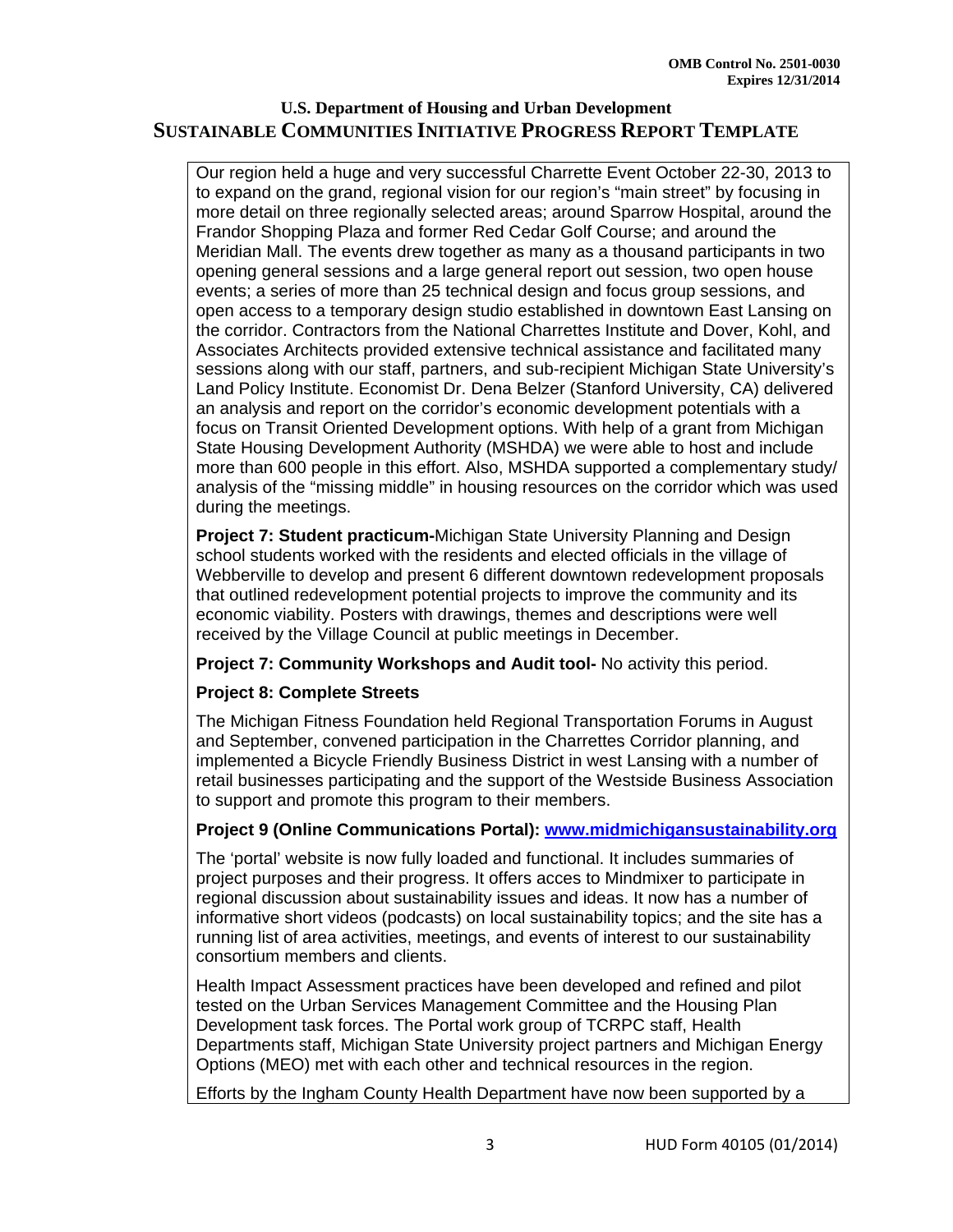grant from the Robert Wood Johnson Foundation which has leveraged the small amount of HUD funding we had allocated in this project.

#### **b. Please describe the percentage completion for each of the major task categories identified in your negotiated workplan.**

**Project Task Completion Schedule:**

| <b>Mid-Michigan Program for Greater</b><br><b>Sustainability Project</b>                                                                                                      | % Complete as of<br>8/31/13 | <b>Aggregated Work</b><br><b>Schedule</b> |
|-------------------------------------------------------------------------------------------------------------------------------------------------------------------------------|-----------------------------|-------------------------------------------|
| 1 Develop a 5 year Comprehensive<br>Fair and Affordable Housing Plan                                                                                                          | 30%                         | On time                                   |
| 2 Conduct a Regional Fair and<br>Affordable Housing Study                                                                                                                     | 95%                         | On time                                   |
| 3 Community Reinvestment Fund                                                                                                                                                 | 65%                         | Slightly behind<br>schedule               |
| 4 Energy Audits of Built Structures<br>on the Demonstration Corridor                                                                                                          | 45%                         | On time                                   |
| 5 Build Capacity for a Regional Urban<br><b>Services Management Area</b>                                                                                                      | 70%                         | On time                                   |
| 6 Greening of Mid- Michigan<br>elements Groundwater Protection<br>Audits Establish regional watershed<br>group Develop regional trails and<br>green infrastructure capacities | 70%                         | Slightly ahead of<br>schedule             |
| 7 Demonstration Corridor Design<br>Portfolio                                                                                                                                  | 75%                         | On Time                                   |
| 8 Complete Streets Policy and<br>Program developments                                                                                                                         | 65%                         | Slightly behind<br>schedule               |
| 9 Development of a Communications<br>Portal for regional sustainability                                                                                                       | 90%                         | On time                                   |
| <b>OVERALL MMPGS Progress</b>                                                                                                                                                 | 68%                         | On time                                   |

#### **c. Please describe your progress with contract and sub-award management, including any issues you are experiencing or anticipating:**

At present there are no concerns with the sub-recipient contracts nor various other contracts. All work is now on schedule and in align with contracted costs.

**d. Please provide an update with regards to the project's match/leverage**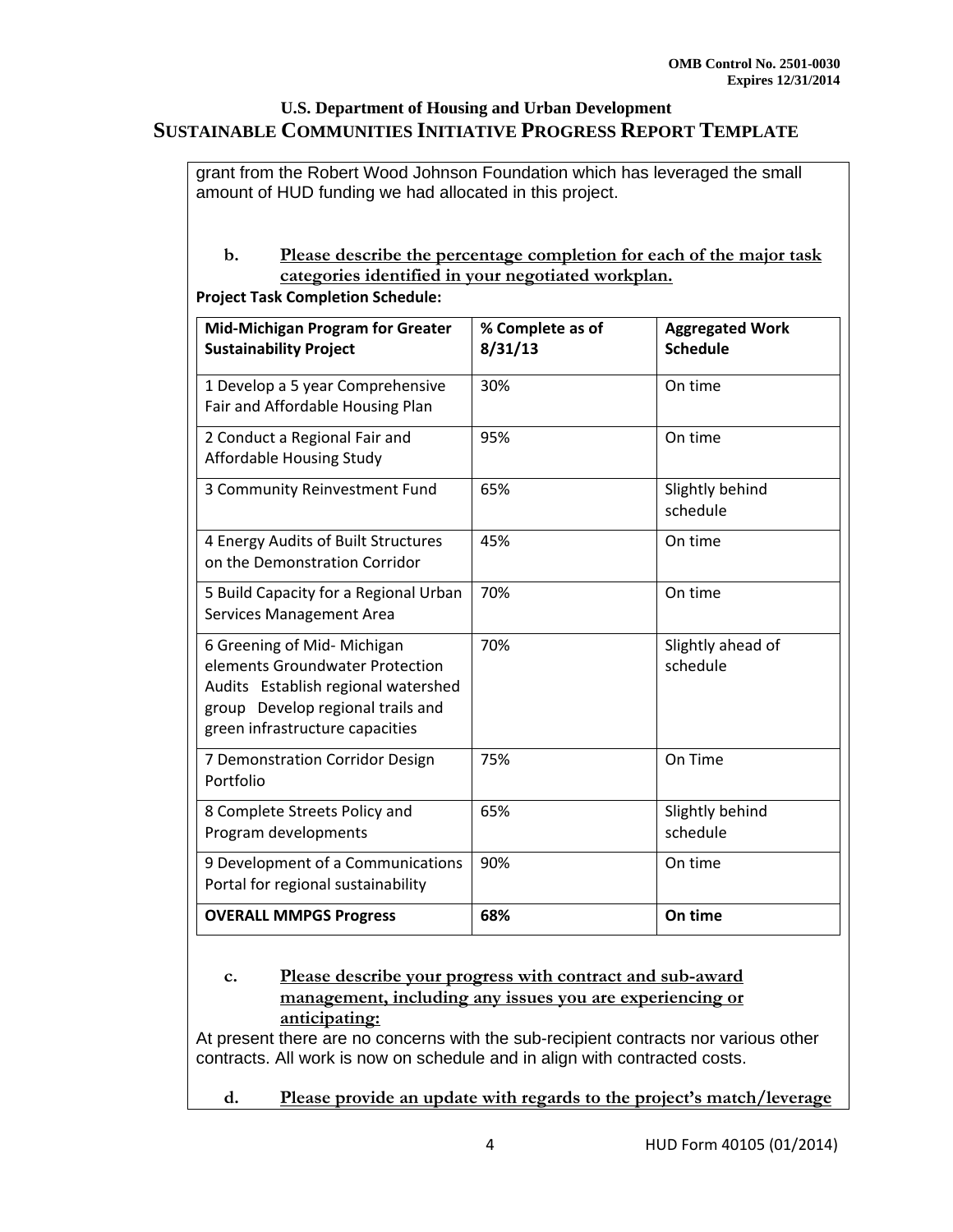#### **commitments.**

Matching contributions reports have been updated to reflect the contributions of our Consortiums' in-kind contributors. Though we were logging their contributions in house, we had not included those contributions in our reports to date. In reviewing matching contribution pledges and tracking contributions, we found out that some of our contributors inadvertently promised ineligible matching amounts, particularly the value of federal subsidized housing and properties. While they are still active participants and contributing matching services and expertise, the amount they committed must be corrected. We are submitting a formal letter requesting the reduction of our match in this HUD grant agreement to reflect the removal of those ineligible amounts from our work program budget.

#### **e. Please identify newly developed or existing collaborations and the progress they experienced during the reporting period.**

Our extensive collaborations with the more than 40 consortium partners continues to expand and we now can count more than 60 organizations and agencies in our close collaboration. The outreach efforts made during our Charrettes and housing plan processes have also expanded our collaborations tremendously during the report period.

The Michigan State University Parks department and a film producing friend of key professors contributed time, services, and expertise to produce a professional class video on Mid Michigan Greening.

Michigan State Housing Development Authority awarded a contract to an area researcher to conduct an market analysis of housing on our demonstration corridor area to identify the "missing middle" in housing offerings with economic and market analyses to complement our regional housing plan development as well as our charrettes based corridor plan efforts. The study was produced by USA Community Research, Inc. Sharon Wood Consultant.

# **f. Please describe progress with outreach, engagement, and decisionmaking activities targeting populations traditionally marginalized in the planning process (include costs spent on these activities):**

We continued to see increases in the number and frequency of participation from underserved populations this report period, particularly in the Charrettes events, the Housing meetings, and the active transportation projects. The Community Reinvestment Fund Rounds 4 and 5 were successfully issued to the marginalized populations as well.

# **II. CHALLENGES AND EFFORTS TO OVERCOME THEM:**

**a. Scheduled Milestones/Targets that were not achieved:**  None

**b. Management deficiencies:**  We have implemented improved reports of in-kind matching contributions and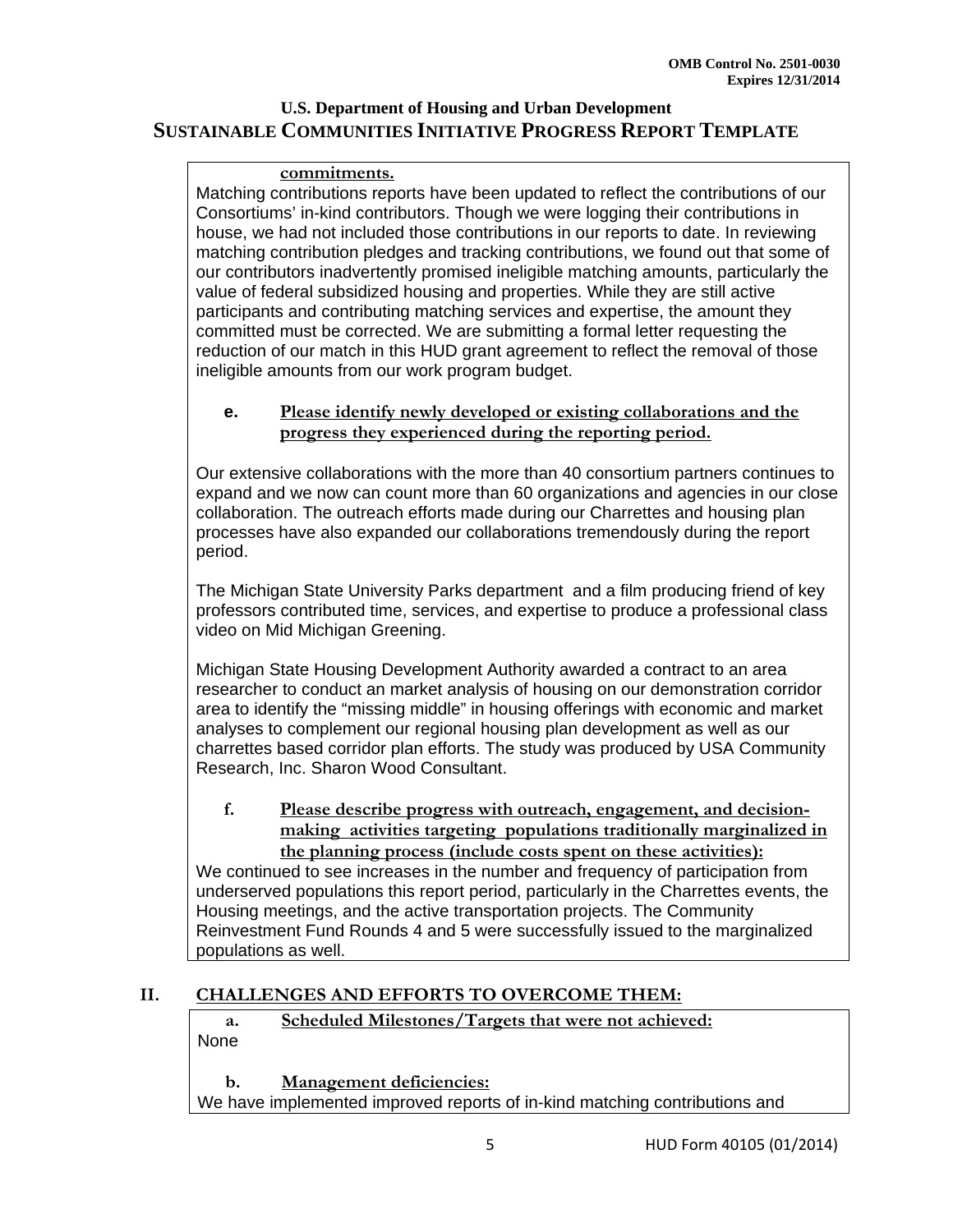contracted for technical (GIS) services as needed to develop technical products for use in planning efforts in a timely fashion.

- **c. Deviations from the Work Plan None this period.**
- **d. Detail the actions you will take to address identified deficiencies or workplan deviations described above (include what is to be done, who is responsible, and when it is due).**

We continue to monitor all projects carefully and maintain open communications in order to identify and adjust course or resolve concerns before they limit our effectiveness in meeting work plan goals.

# **III. ANALYSIS OF WORK TO DATE**

- **a. What lessons are you learning as you move forward that will strengthen this process?** *What assumptions about planning for sustainability are being confirmed and which are being challenged as you move forward? Can you apply these lessons into your work in real time?* Meaningful and proactive efforts to involve underserved populations in planning decision making can be challenging and requires constant effort. It continues to be important to identify and recognize that concepts of sustainability must extend well beyond the reach of "environmental protection" and that planning for a sustainable future is more challenging than just "acting sustainable' when it is obvious or convenient. Sustainability is a long-term planning concept that must be embedded in all areas of planning practice.
- **b. Are you staying on target for the overall goal of the initiative?** *To what extent are the overall program outcomes and workplan deliverables a helpful reference point?* Yes. The Work Plan is a critical reference point and we use it every day to guide decision making. The overall program outcomes of sustainability over a three year grant will be more difficult to demonstrate in such a short term. We can demonstrate participation, but not all outcomes.
- **c. What evidence do you have that this plan will translate to concrete impact and actual implementation in the months and years to come?** *Has the quality of the implementation taken on a different character because of the approach that you have taken in the planning process (e.g., emphasis on engagement and equity)?*

The continued growth and diversity of people participating in all various aspects of our MMPGS indicate that it is a "practice of sustainability" that is becoming embedded into our community culture. The concern that there are not enough "ribbon cutting" or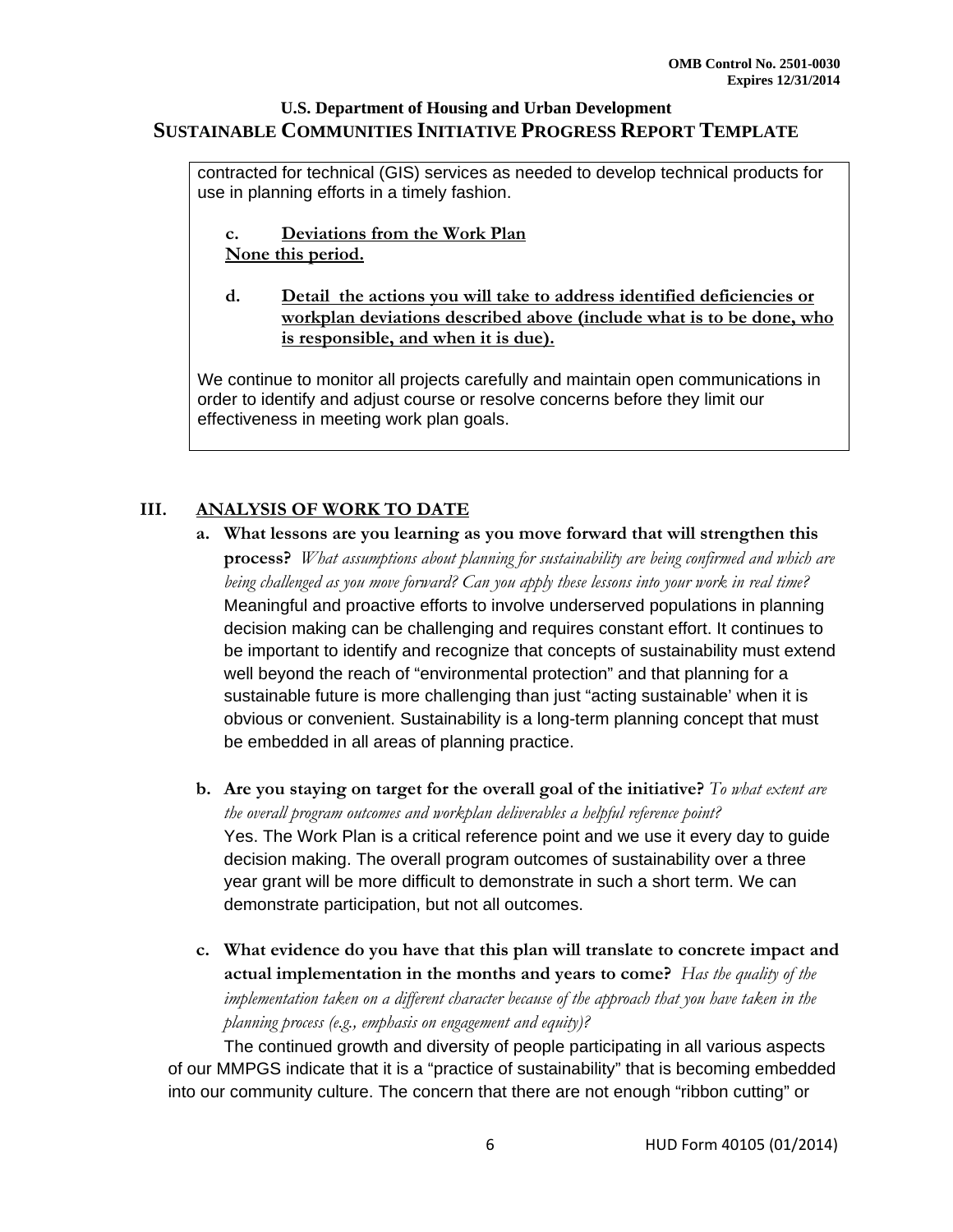single sound-bite events may actually suggest that we are creating a new norm of sustainability planning.

|                            | Yes/No         | <b>Explanation/Reason for Deviation</b>                                                                                                                                                                                                                                                                                                                                                                                                            |
|----------------------------|----------------|----------------------------------------------------------------------------------------------------------------------------------------------------------------------------------------------------------------------------------------------------------------------------------------------------------------------------------------------------------------------------------------------------------------------------------------------------|
| <b>Scope</b>               | N <sub>O</sub> |                                                                                                                                                                                                                                                                                                                                                                                                                                                    |
| Schedule                   | <b>YES</b>     | Housing Study and Plan deliverables were delayed by a<br>few months due to challenges in convening regional<br>cooperation which have now been overcome.<br>Community Reinvestment fund will add two more grant<br>rounds to make up for light participation in the first<br>rounds.<br>The Energy Audit reports and summaries are delayed a<br>quarter due to unexpected challenges in establishing a<br>baseline for the demonstration corridor. |
| <b>Budget</b>              | <b>YES</b>     | Matching funds offered by the Greater Lansing Housing<br>Coalition and the Ingham County Land Bank included the<br>value of some properties. We have ascertained that this<br>may be inappropriate/unacceptable . We will reduce the<br>match commitment accordingly.                                                                                                                                                                              |
| <b>Key Staff</b><br>or AOR | <b>NO</b>      |                                                                                                                                                                                                                                                                                                                                                                                                                                                    |

# **IV. NEED TO AMEND THE COOPERATIVE AGREEMENT:**

#### **V. Need for Technical Assistance**

We continue to struggle with the technical expertise to promote or describe our project work to the public and our general community. We did not include "communications" or public relations technical assistance in our program and do not find any volunteer resources that are helpful for the overall program. We could use a communications staffer to assist the entire program and help us somehow coordinate the many messages and brands in our regional effort.